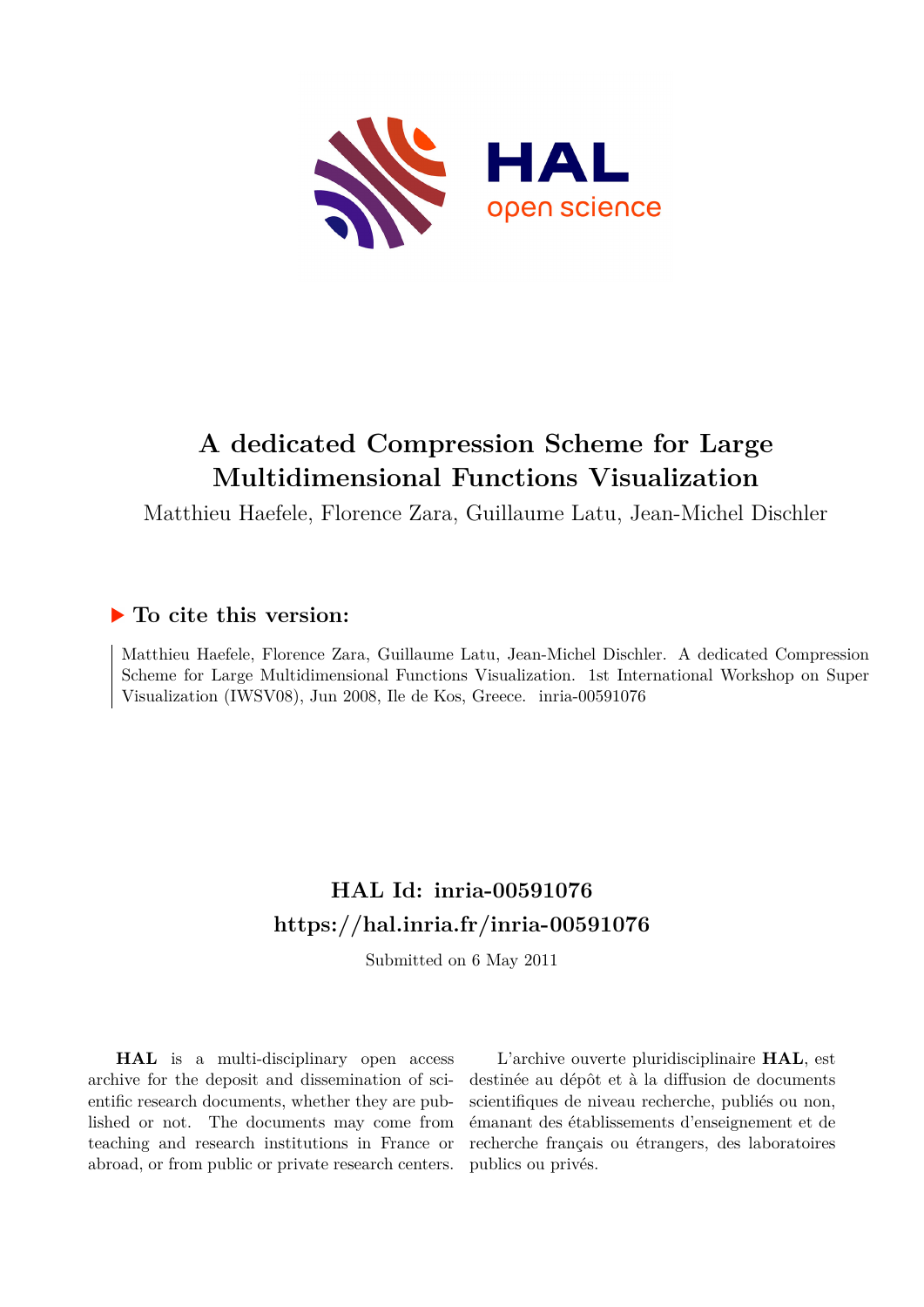## **A dedicated Compression Scheme for Large Multidimensional Functions Visualization**

M. Haefele IRMA, UMR CNRS 7501 Université Louis Pasteur Strasbourg, F-67084, France haefele@math.u-strasbg.fr

F. Zara LIRIS, UMR CNRS 5205 Université Lyon 1 Villeurbanne, F-69622, France florence.zara@liris.cnrs.fr

G. Latu and J-M. Dischler LSIIT, UMR CNRS 7005 Université Louis Pasteur Illkirch, F-67412, France name@lsiit.u-strasbg.fr

## **ABSTRACT**

Large hyper-volume visualization is required by today physic and is still a research area in scientific visualization. Especially, the interactive exploration of datasets remains highly challenging as soon as the data size exceeds a certain threshold. We describe in this paper an hyperslicing-based interactive visualization technique designed to explore at realtime frame rates large hyper-volumetric 4D scalar fields (*i.e.* datasets beyond 16GB) defined on regular structured grids. The key issue consists in coupling the visualization with a new efficient data representation scheme, in such a way that it overcomes the different steps of scientific visualization, namely simulation post-processing, visualization preprocessing and finally interactive display. By introducing a hierarchical finite element representation, we show that our technique allows users to explore the full dataset at real-time frame-rates on low-end PCs. We demonstrate the effectiveness of our technique on the interactive exploration of 4D phases space particle beams, resulting from numerical semi-Lagrangian simulations.

## **1. INTRODUCTION**

In many scientific domains (physics, astronomy, biology, etc.), there are more and more numerical simulations generating huge amounts of complex numerical values, usually dense, multidimensional, multivariate and multi-scale timevarying. This constant evolution induces an increasing demand on efficient tools to help users to explore, analyze and visualize such large and densely sampled sets. Moreover, multidimensional dataset (with a dimension higher than three) are particularly challenging because of (1) huge amounts of memory requirements, and (2) no easy way to display such a complex information.

Many work in multidimensional visualization has already been driven. We can roughly classify them into two main categories according to the type of data they deal with: multidimensional relation visualization and multidimensional function visualization. Multidimensional relation

visualization can be considered as database visualization, where a record of the database is considered as a multidimensional point. In [11], a survey of multidimensional relation visualization methods is presented.

In this paper, we are concerned with the second category: the multidimensional function visualization and in particular, scalar functions f defined as:

$$
\begin{array}{rcl} f: \mathbb{R}^d & \to & \mathbb{R} \\ & \mathbf{x} & \mapsto & f(\mathbf{x}), \end{array}
$$

with  $\mathbf{x} = (x_1, ..., x_d)$ . Most visualization techniques have given up displaying the whole information at once and only display subsets of the information. With dedicated interfaces, users can then select these subsets interactively. In all cases, serious visualization problems arise when datasets are large because of core memory limitations and slow data accessibility. Since, these methods strongly resort on interactivity, real-time performance is a crucial issue.

The curse of the dimensionality arises when functions are defined on a regular discretization of the multidimensional space. Indeed, in this case the size  $S$  of the 4D volume dataset is given by  $S = N<sup>d</sup> f$ , with N the number of points that discretize one dimension, d the number of dimensions and  $f$  the memory required to store a single function value. To give an order of magnitude, for a discretization of  $N = 128$  with a double precision float  $(f = 8 \text{ bytes})$ , the memory required to store a single 2D, 4D and 6D dataset is respectively  $S = 128$  KB,  $S = 2$  GB and  $S = 32$  TB. In this paper, we focus on 4D datasets  $(d = 4)$ . Indeed, to our knowledge, no solution has been yet proposed to display and explore a full regular 4D scalar field that does not fit entirely into today low-end PCs memory (typically 32 GB dataset). An additional motivation for this work comes from plasma physic simulations [5, 8] which generate these kind of data.

In general, simulation post-processing, visualization preprocessing and management of large dataset for visualization are usually not considered together as a single problem. As a result, the global numerical cost of these steps can make the visualization method unusable for practical purposes. Our approach consists in using a compression method to reduce the size of the numerical problem both for the simulation post-processing and for the multidimensional visualization. The visualization problem is then addressed by using a hyper-slicing technique [16]. The contribution of this paper is a new compressed representation of 4D volume datasets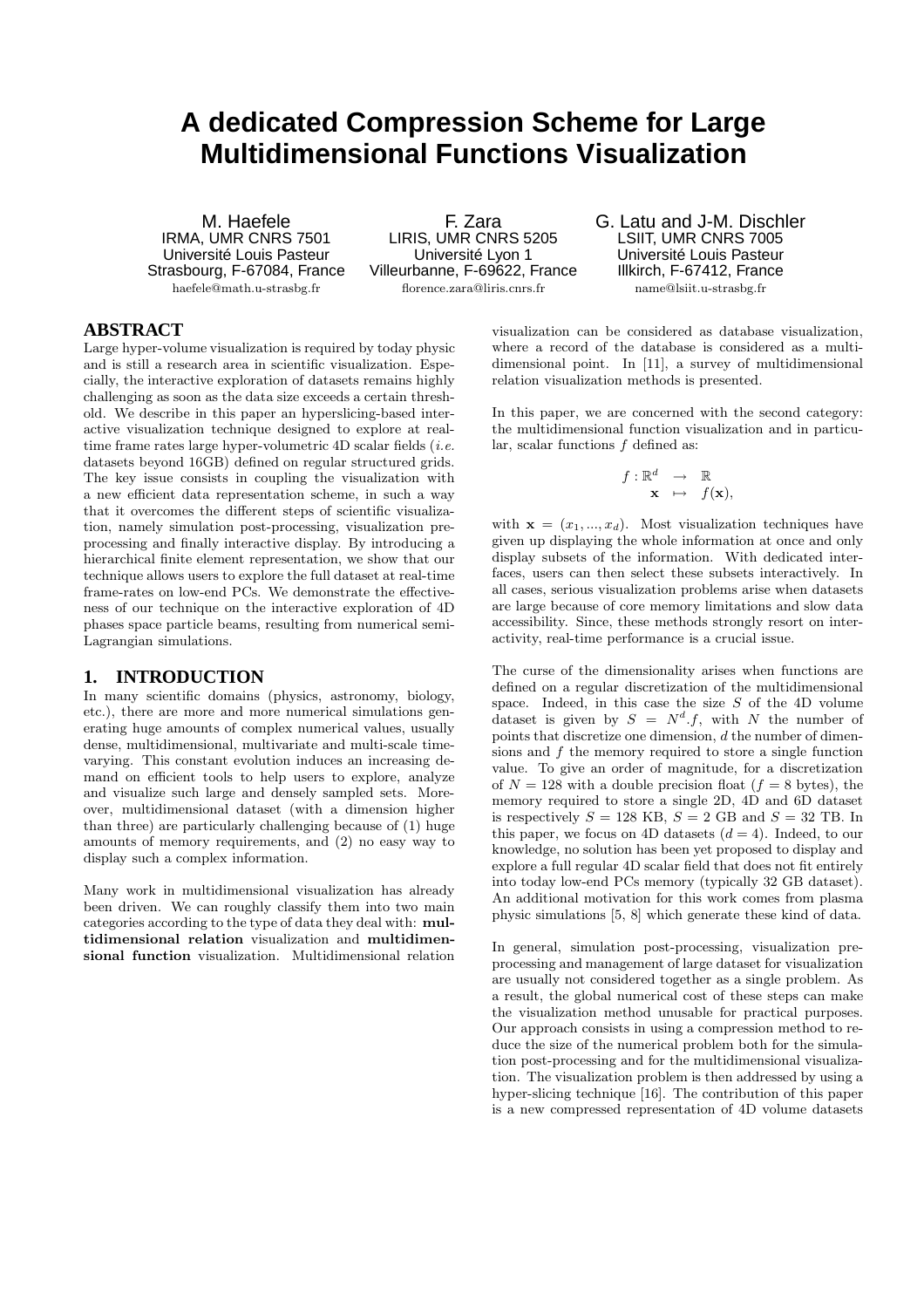that is (1) well suited for dealing with huge amounts of data coming from numerical simulation, and (2) well adapted to hyper-slicing for efficient interactive visualization and data exploration.

The remaining parts of this paper are organized as follows. Section 2 presents some previous work on data compression and multidimensional data visualization. Section 3 deals with our compression method adapted to the visualization technique. Section 4 describes the visualization method and data structures used to store the compressed representation into core memory. Section 5 presents a performance evaluation of our method. Finally some concluding remarks and future work are given in Section 6.

## **2. PREVIOUS WORK**

#### **2.1 Multidimensional Visualization**

In the framework of multidimensional function visualization, all proposed techniques have given up representing the whole information at one time and display only subsets of the information. In this kind of approach, the "grand tour" method [1] consists in building a sequence of 2D projections of a d-dimensional function. The difference between two consecutive projections is a little rotation of the projection plane. The result is then a 2D animation. The "hyperVolume method" [3] can be seen as an interactive "grand tour". As the user builds interactively a rotation with a smart interface, the projection is computed thanks to an efficient GPU implementation.

Other methods focus on the simultaneous display of several slices. The common point between these methods is to define slices with particular points  $P = (p_1, p_2, \ldots, p_d)$  called **focus points**. A 2D slice  $S_{a,b}$  which cuts the function in dimension a and b  $(a, b \in [1..d]),$  is then defined by:

$$
S_{a,b}: \mathbb{R}^2 \to \mathbb{R}
$$
  
\n
$$
(x_a, x_b) \mapsto f(\mathbf{x}),
$$
  
\nwith  $\mathbf{x} = (x_1, \dots, x_a, \dots, x_b, \dots, x_d) \in \mathbb{R}^d,$   
\nand  $x_k = p_k, \forall k \in [1..d] \setminus \{a, b\}.$  (1)

This definition is easily extensible to 1D slice  $S_a$  and 3D slices  $S_{a,b,c}$ . Then, for all these methods, the data exploration is performed by refreshing the different slices as the user modifies the focus point. The main differences between them resides in the number and the type (1D, 2D or 3D) of slices displayed and the way the focus point is modified by the user. In the "Hyperslice method" [16] a  $d \times d$  matrix of 1D and 2D slices is displayed. Slices are defined by a single focus point whose coordinates are displayed and can be modified on each slice. The "Hypercell method" [6] is an extension of the "Hyperslice method". The main differences consist in the possibility of displaying 3D slices and, instead of drawing all the possible slices, the user defines the ones of interest thanks to a smart workspace system.

In the context of the visualization of large 4D functions, whatever the visualization technique, the main challenge is to refresh the different slices interactively as the user manipulates the focus point. For this reason, we have chosen to focus our work on the improvement of data accessibility in the context of large dataset management. For our evaluation tests, we then implemented a traditional hyperslice

approach [16], the key issue being the time spent to extract and reconstruct the desired slices.

### **2.2 Large Dataset Management**

In general, large dataset management can be classified in three but non exclusive categories. First, parallel solutions divide the numerical problem by splitting data storage and data computation among different machines. Second, out-of-core methods process only the data subset of interest and leave the remaining data out of the core memory. Third, compression methods modify the information representation to reduce the size of the numerical problem. Although the two first categories bring solutions to the visualization problem, they leave the simulation post-processing whole. For this reason, we oriented our work on compression schemes. Then, two main constraints need to be satisfied. Firstly, our single computer execution constraint imposes on the compression scheme to reduce significantly the size of the data. Secondly, interactivity of the visualization method imposes on the compression scheme to provide an efficient random access to the entire dataset for hyperslice reconstruction.

Lossless compression algorithms ([19] for example) are not adapted to our concern. Indeed, the main property of these schemes is the exact recovery of the initial dataset after decompression. Thus, they provide very good compression ratio for text compression but they are definitely not adapted to scalar values compression.

Lossy compression algorithms can reach very high compression ratios. With this kind of methods, the original dataset is recovered with a bounded error  $\varepsilon$ . In the field of 3D, 3D+t and 4D visualization, one can make distinctions between quantization methods and projection methods. Quantization can be considered as lossy dictionary methods adapted to scalar values compression. The 3D+t vector quantization scheme used in [7] enables an efficient GPU implementation of the reconstruction algorithm. But the size of the resulting compressed data depends strongly on the initial dataset and, in some particular cases, this size can be bigger than the original dataset. Projection methods project in general the function (dataset) onto a specific base of a particular space function (typically  $L^2$ ). So, the function is then represented by a linear combination of functions. Only coefficients of this linear combination have to be stored. Then, lossy compression comes into play when coefficients below a given threshold  $\varepsilon$  are discarded.

Visualization methods based on such compression use in general a three-step algorithm: (1) coefficients computation (projection) and suppression, (2) coefficients quantization and (3) encoding step. This last step enables memory savings but introduce an overhead in random accesses to the data. In [2, 9, 12], authors project their function onto different wavelet bases and propose memory representations of the encoded information to reduce this overhead. Instead of using an encoding step, we propose a data structure (described in section 4) that still enables memory savings and provides very efficient random accesses. Projection methods used in [10, 15] consider the time dimension separately from the three space dimensions. But, this non-uniform compression leads to very inefficient random accesses in one specific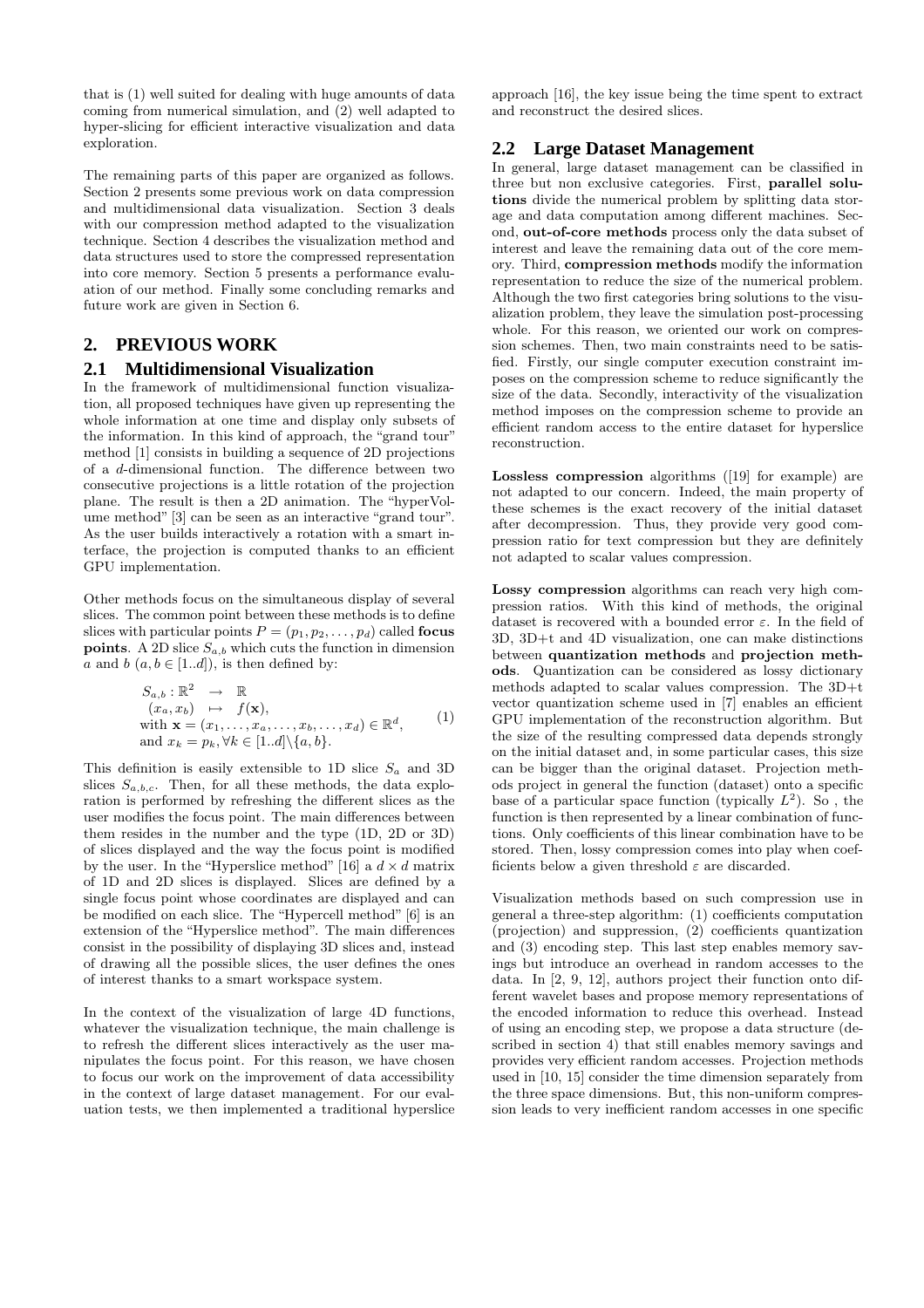dimension, an effect that we want to avoid. For this reason, we use an uniform 4D compression scheme.

Note that approaches presented in [13, 14, 17] are close to ours because they really address the 4D problem at once. In particular, the hierarchical representation presented in [17] has some similarities with wavelets and multiresolution analysis, but the main motivation for the non use of wavelets was to build non overlapping basis functions within a subvolume, to reduce the cost of the reconstruction algorithm. Our compression scheme, described in the next section, stays in the framework of multiresolution analysis. This theoretical foundation allows us to propose not only the same reconstruction cost as [17] but also an efficient compression algorithm based on tensor product of 1D transformations.

To sum up, the proposed compression process suppresses quantization and encoding steps by using a dedicated sparse data structure. The uniform 4D compression scheme stays within strong theoretical foundations and allows linear complexity. Finally, locality make possible an efficient parallelization of our algorithms.

## **3. COMPRESSION SCHEME**

#### **3.1 Definition**

Let's consider an interval  $[a, b]$  subdivided in  $N = 2^n$  subintervals  $a = x_0 < x_1 < \ldots < x_N = b$  regularly spaced such that  $h = x_{i+1} - x_i$ . A function  $f : [a, b] \to \mathbb{R}$  can be approximated by a function  $f_h : [a, b] \to \mathbb{R}$  such that  $f_h|_{I_i} \in$  $\mathbb{P}^2$ , with  $\mathbb{P}^2$  the space spanned by two degree polynomials and

$$
I_i = [x_i, x_{i+1}], \text{with } 0 \leq i < N,\tag{2}
$$

one of the defined sub-intervals. Thus, on  $I_i$ ,  $f_h$  is formulated by  $ax^2 + bx + c$  and is completely defined by its values at the 3 points  $x_i, x_{i+\frac{1}{2}} = \frac{x_i + x_{i+1}}{2}$  and  $x_{i+1}$ .

By setting the following conditions,

$$
\begin{cases}\nf_h(x_i) = f(x_i) \text{ for } i \in [0..N], \\
f_h(x_{i+\frac{1}{2}}) = f(x_{i+\frac{1}{2}}) \text{ for } i \in [0..N-1], \\
f_h|_{[x_i, x_{i+1}]} \in \mathbb{P}^2,\n\end{cases}
$$
\n(3)

the interpolating function  $f_h$  of f is uniquely defined and is a continuous piecewise polynomial function.

Then, the set of these functions  $f_h$  build a vector space  $V_h$ of  $2N + 1$  dimensions (corresponding to the  $(N + 1)$   $x_i$  and the  $N x_{i+\frac{1}{2}}$  points), with:

$$
V_h = \{ f_h \in C^0([a, b]), f_h |_{I_i} \in \mathbb{P}^2, \quad 0 \leq i \leq N \}. \tag{4}
$$

So  $f_h \in V_h$  can be decomposed onto a base of  $V_h$ , with:

$$
f_h(x) = \sum_{i=0}^{2N} c_i \mathcal{L}_i(x).
$$
 (5)

Basis functions are then built by imposing

$$
\mathcal{L}_i(x_{\frac{k}{2}}) = \delta_{i,k}, \quad i, k = 0, \dots, 2N \tag{6}
$$

with  $\delta_{i,j}$  the Kronecker symbol. According to Equations (3) and (6), coefficients have the following property:

$$
c_i = f(x_{\frac{i}{2}}). \tag{7}
$$

Consequently, in this base, the coefficients of the decomposition are directly the value of the function and we have defined the well known  $\mathbb{Q}^2$  finite elements [4].

In the context of numerical representation of functions, it is obvious to notice that the smaller  $h$  is, the better is the approximation  $f_h$  of f and the bigger is its numerical cost. So, we consider function  $f$  at different levels of resolution j. Recalling that  $h$  is the distance between two consecutive points of the initial discretization of  $f$ , the level of resolution j is defined by the distance  $h_j = |x_{i+1} - x_i|$  between two consecutive points at this level (squares on figure 3). Steps  $h$  and  $h_j$  are linked by the following relation:

$$
h_j = 2^{n-j}h, \text{with } 0 \le j \le n,\tag{8}
$$

 $n$  being the finest level of resolution. The definition of  $I_i^j$  is almost the same as the previous one (2), with

$$
I_i^j = [x_i, x_{i+1}], \text{with } 0 \le i \le 2^j - 1,
$$
 (9)

and its size corresponds to the distance  $h_i$ . Consequently, building a uniform  $\mathbb{Q}^2$  approximation comes to take into account every point (resp. one point over two) of the initial discretization when considering level of resolution  $j = n$ (resp.  $j = n - 1$ ). But using a uniform base (figure 1) leads to errors where function  $f$  presents locally strong variations. To keep a good approximation on the whole domain, the finest resolution has to be kept, setting the compression ratio to one.



Figure 1: Uniform basis

Instead, we can build a hierarchical base [18]. Let's build this base by considering only two levels of refinement. Each sub-interval  $I_i^j$  can be hierarchically refined by adding two new basis functions to the existing ones. Then, we define  $\mathcal{L}_{2i+\frac{1}{2}}$  by

$$
\begin{cases}\n\mathcal{L}_{2i+\frac{1}{2}} \in \mathbb{P}^{2}([x_{i}, x_{i+\frac{1}{2}}]),\\ \n\mathcal{L}_{2i+\frac{1}{2}} = 0, \text{ if } x \notin [x_{i}, x_{i+\frac{1}{2}}],\\ \n\mathcal{L}_{2i+\frac{1}{2}}(x_{i}) = \mathcal{L}_{2i+\frac{1}{2}}(x_{i+\frac{1}{2}}) = 0,\\ \n\mathcal{L}_{2i+\frac{1}{2}}(x_{i+\frac{1}{4}}) = 1.\n\end{cases}
$$
\n(10)

The other basis function  $\mathcal{L}_{2i+\frac{3}{2}}$  is defined in the same manner on the interval  $[x_{i+\frac{1}{2}}, x_{i+1}]$  (see Figure 2). As we have added two basis functions for each existing interval, the dimension of the enriched vector space, called  $\tilde{V}_h$ , is then  $4N + 1$  and the approximation  $\tilde{f}_h$  of f in  $\tilde{V}_h$  is given by:

$$
\tilde{f}_h(x) = \underbrace{\sum_{i=0}^{2N} c_i \mathcal{L}_i(x)}_{f_h(x)} + \underbrace{\sum_{i=0}^{2N-1} d_i \mathcal{L}_{i+\frac{1}{2}}(x)}_{g_h(x)}.
$$
\n(11)

The computation of the coefficients  $d_i$  (often called details) consists simply in a linear combination of known function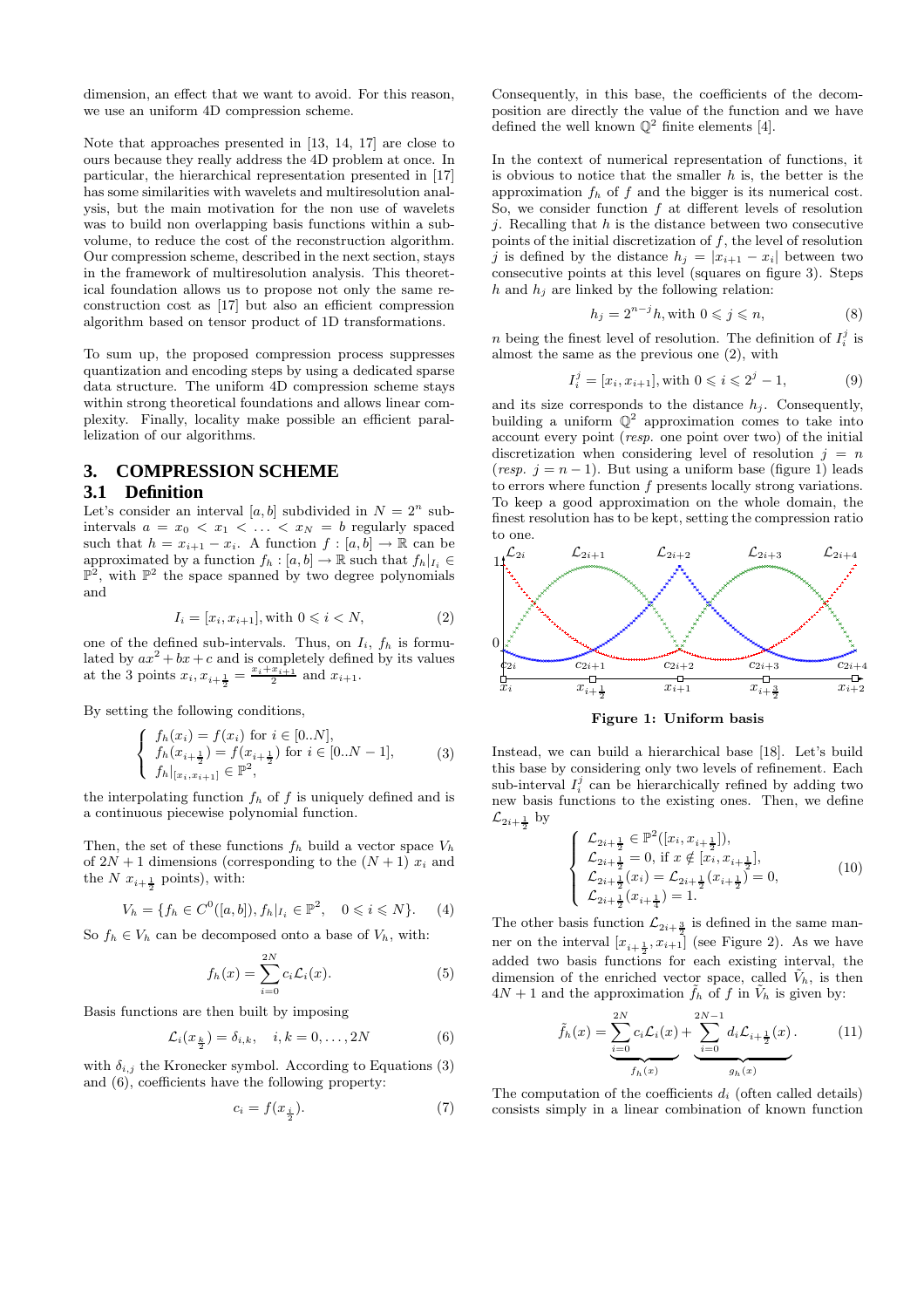values (with  $0 \leq i \leq j$ ):

$$
d_{2i} = f(x_{i+\frac{1}{4}}) - \frac{3}{8}f(x_i) - \frac{3}{4}f(x_{i+\frac{1}{2}}) + \frac{1}{8}f(x_{i+1}), \quad (12)
$$

$$
d_{2i+1} = f(x_{i+\frac{3}{4}}) + \frac{1}{8}f(x_i) - \frac{3}{4}f(x_{i+\frac{1}{2}}) - \frac{3}{8}f(x_{i+1})(13)
$$

Considering element  $[x_i, x_{i+1}]$ , Equation (11) can be evaluated at point  $c = x_{i + \frac{1}{4}}$ . Then this filter can be easily derived by using relation  $(7)$ , the definition of basis functions  $(10)$ and the uniform discretization property.



Figure 2: Hierarchical basis

Thanks to this hierarchical base (11), the approximation is now splitted into a coarse approximation  $f_h$  and a complement noted  $g_h$ . Considering a function f, function  $f_h$  can locally be accurate, leaving  $g_h$  close to zero. It implies small  $|d_i|$  values that can be discarded by the compression algorithm without significant loss of accuracy.

This two levels decomposition can be generalized to a multilevels decomposition. So we consider a coarse representation at a given level l (with  $0 \leq l \leq n - 1$ ) and a hierarchical representation from level  $l$  to  $n$ . We have now a multi-levels decomposition formula

$$
f(x) = \sum_{i=0}^{2^{l+1}} c_i^l \mathcal{L}_i^l(x) + \sum_{j=l}^{n-1} \sum_{i=0}^{2^j} d_i^j \mathcal{L}_{i+\frac{1}{2}}^j(x).
$$
 (14)

Figure 3 shows a discretization with 9 points  $(N = 8)$  and how the hierarchical finite elements framework is mapped on it for a coarse level  $l = 0$ .

#### **3.2 Compression Algorithm**

The idea of the compression is to compute the different details  $d_i$  (projection of f onto  $\tilde{V}_h$  space) and to keep every  $c_i^j$ coefficient where  $|d_i^j| > \varepsilon$ , with  $\varepsilon$  a given threshold. In practice, it comes to discard some values of the function which could be reconstructed with an acceptable error.

So the compression algorithm starts from the level of resolution  $j = n - 1$  and, for each coarser level until a given level l (with  $0 \leq l \leq n-1$  and  $0 \leq i \leq 2^{l}$ ), the algorithm computes the coefficients  $d_{2i}^j$  and  $d_{2i+1}^j$  thanks to Equations (12) and (13). Then, by keeping only  $|d_i^j| > \varepsilon$ , we build a compressed function  $f_c$  with a general wavelet representation:

$$
f(x) \simeq f_c(x) = \sum_{i=0}^{2^l} c_i^l \mathcal{L}_i^l(x) + \sum_{j=l+1}^{n-1} \sum_{|d_i^j| > \varepsilon} d_i^j \mathcal{L}_{i+\frac{1}{2}}^j(x). \tag{15}
$$



Figure 3: Domain decomposition according to resolution levels *i* (with  $n = 3$ )

The calculation of the contribution of  $d_i^j$  coefficients can lead to large computational efforts. The reduction of this cost motivates the approach in [17] which get out of wavelet representation. Instead, we propose to reduce this cost and stay within the wavelet framework by keeping a particular set of coefficients  $c_i^j$  such that

$$
d_i^J < \varepsilon, \quad \forall J \geqslant j.
$$

As a consequence, the compressed function  $f_c$ , built thanks to Algorithm 1, is given by:

$$
f(x) \simeq f_c(x) = \sum_{c_i^j \in f_c} c_i^j \mathcal{L}_i^j(x). \tag{16}
$$

**Input**: Discretized function f, compression threshold  $\epsilon$ **Output:** Compressed function  $f_c$  $f_c = \emptyset$ for  $j = n - 1$  to  $j \geqslant l$  step  $-1$  do for  $i=0$  to  $i\leqslant 2^j-1$  step  $+1$  do  $insert = 0$ for  $k = 0, 1$  do Compute  $d_{2i+k}^j$  applying eq. (12),(13) if  $|d^j_{2i+k}|>\epsilon$  then Add  $I_{2i+k}^{j+1}$  to  $f_c$ insert= 1 end end if *insert* then Add  $I_i^j$  to  $f_c$ end end

Algorithm 1: Compression algorithm

At the beginning of Algorithm 1, the compressed function  $f_c$  is empty. For each level of resolution, each element  $I_i^j$  is considered to compute details  $d_{2i+k}^j$  (for  $k = 0, 1$ ) belonging to this element. When a detail  $d_{2i+k}^j$  is greater than the threshold  $\varepsilon$ , all the coefficients belonging to the subelement  $I_{2i+k}^{j+1}$  are inserted in  $f_c$ . It consists in inserting the three coefficients  $c_{2(2i+k)+l}^{j+1}$  for  $l = 0, 1, 2$ . Note that, for tree structure purpose, if an element of level  $j + 1$  is inserted in  $f_c$ , his father  $I_i^j$  on level j must be inserted. It means that the three coefficients  $c_{2i+l}^j$  for  $l = 0, 1, 2$  have to be inserted.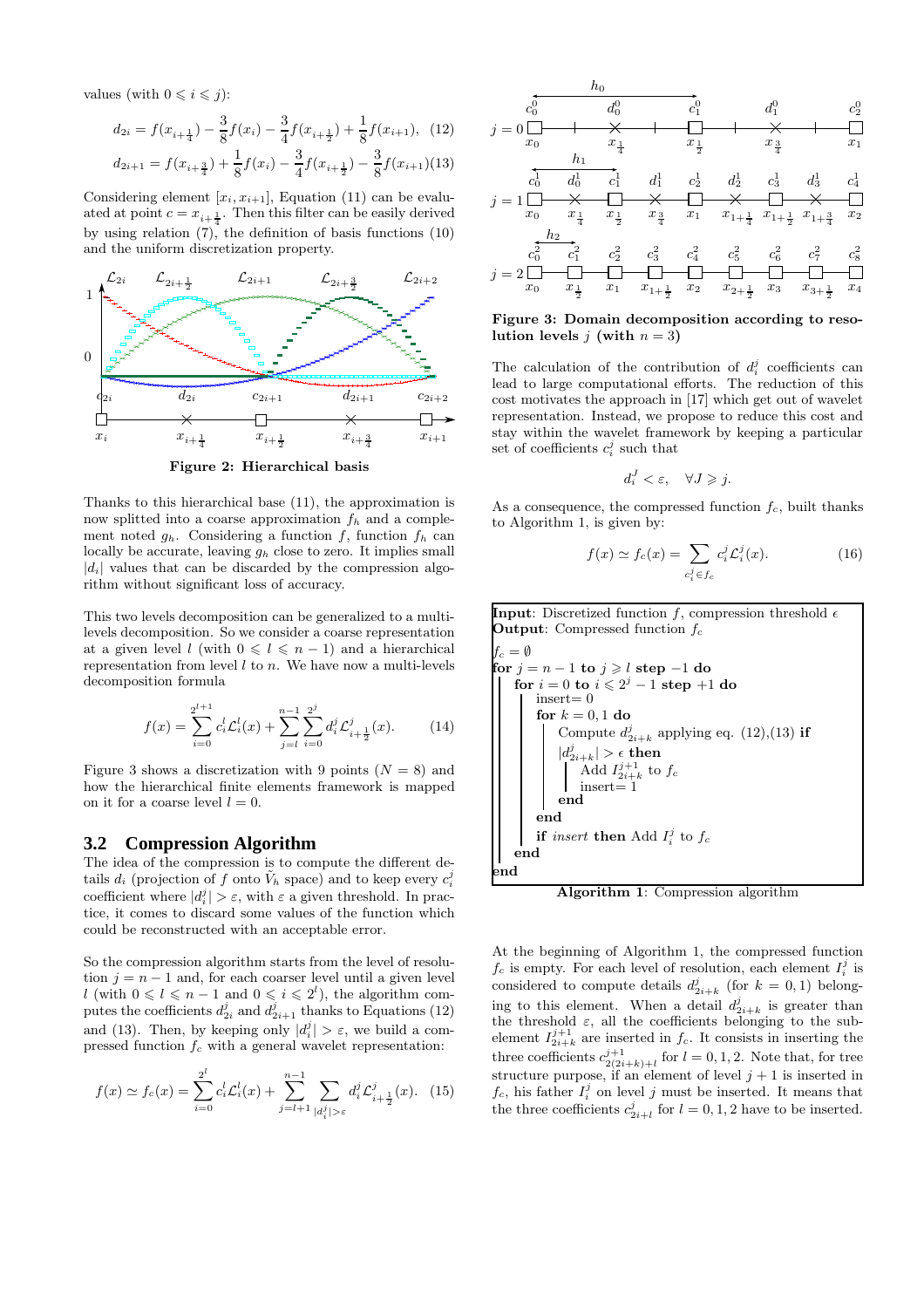The 1D compression algorithm can easily be extended to d dimensions by using a tensor product of 1D transformations. A base of the d-dimensional space is built with all possible products of 1-dimensional basis functions. The main difference in the algorithm is the way elements are considered. In the general  $d$ -dimensional case, index  $i$  becomes a vector  $\mathbf{i} = (i_1, i_2, \dots, i_d)$  and an element  $I_i^j$  is defined by

$$
I_1^j = \prod_{p=1}^d I_{i_p}^j,
$$
\n(17)

and contains  $2^d$  sub-intervals  $I_{2i+k}^{j+1}$ ,  $\mathbf{k} \in [0..1]^d$ .

### **3.3 Simulation Post-processing**

Simulation post-processing or visualization pre-processing can be a big issue when dealing with large datasets. When simulation and visualization are considered separately, several reads/writes of the entire dataset are required, leading to high IO cost. Thus, the integration of our compression scheme into the simulation reduces the IO cost of the simulation and suppress completely the post-processing step.

For parallel simulations, this integration is not trivial. But, using our method, the compression of elements  $I_i^j$  is independent for a same level of resolution  $j$ . Thus, only one point on the boundary has to be shared between two elements. Consequently, except a communication step needed to share the boundaries, the compression process and the disk export of the compressed function can be distributed among parallel nodes. This compression scheme has been successfully integrated into our 4D parallel simulation [5, 8] and scales linearly with the number of processors.

#### **4. 4D FUNCTION VISUALIZATION**

#### **4.1 Multidimensional Visualization Method**

We have adapted the classical hyper-slicing technique described in [16] to address the 4D volume dataset visualization issue. This method represents a d−dimensional function with a  $d \times d$  matrix of views. Each view can be a simple 1D curve plot or a 2D color map plot and displays a particular slice defined by a single focus point  $P = (p_1, p_2, \ldots, p_d)$ . The coordinates of the focus point are displayed and can be modified on each slice. By dragging it in the different views, the user modifies the displayed slices and has the feeling to explore the space as the slices refresh.

Figure 4 shows a screenshot of our application with a particle beam dataset. Instead of a matrix of views, only four 2D slices are displayed because for this application, the other slices don't make sense from a physical point of view. Details on the physic can be found in Section 5. According to notation  $(1)$ , the top left view displays the 2D slice  $S_{x,y} = f(x, y, p_{v_x}, p_{v_y}).$ 

Then, refreshing slices at interactive framerates is the critical point of this method. It has been overcome thanks to an efficient (both in storage and random accesses) sparse data structure (section 4.2) and thanks to an efficient slice reconstruction algorithm (section 4.3).

#### **4.2 Data Structure**



Figure 4: 4D distribution function from a particle beam simulation. From top to bottom and from left to right are presented the  $(x, y), (x, v_x), (y, v_y)$  and  $(v_x, v_y)$  slices

The memory representation of  $f_c$  is not trivial as it is not a regular array anymore. This mathematical object can be considered as a non structured mesh, composed of a set of elements, each element being a set of points. This approach leads to a point-connectivity representation which is very memory consuming in  $4D(1 \text{ point} = 4 \text{ indices and } 1 \text{ element})$  $= 3^4 = 81$  points).

Instead, we consider  $f_c$  as a cloud of points with implicit relations between them. To achieve efficient random accesses, we have designed a dedicated sparse data structure which considers two levels of refinement: one coarse and one fine. All points of a level of resolution  $j \ (0 \leq j \leq l \leq n)$  are stored in the coarse level noted C. As these points are simply an undersampling of the initial discretization, we use a regular 4D array to store  $f_c$  values. All other points belong to the fine level and are stored in cells according to their position. Each cell can be seen as a brick that fills the space between points of the coarse level. Figure 5(a) shows, for the 2D case, a partitioned domain with finite elements. Figure 5(b) presents only the points that match elements. It is a cloud of points representation which put them into two classes: coarse grid (disks) or fine cells (crosses). Figure  $5(c)$ presents the memory representation. The coarse grid  $C$  is a regular array and fine cells are allocated to store all the other points. A reference to the allocated fine cells is kept in the regular array F.



Figure 5: Sparse data structure

A first memory saving is performed by allocating no mem-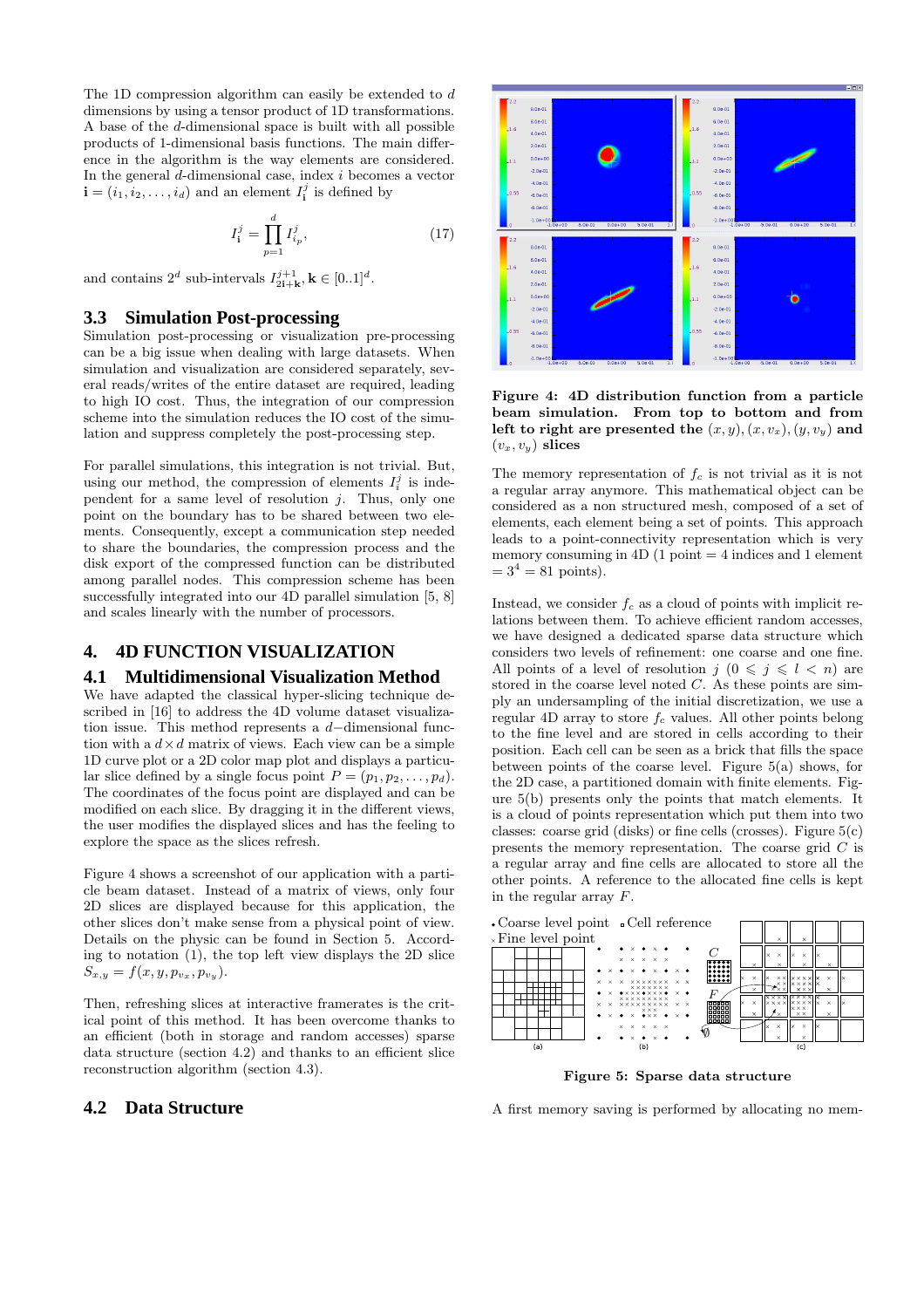ory when a cell is empty. Otherwise, two types of cell are used: dense and sparse cells. In dense cells,  $f_c$  values are stored in regular 4D arrays. They provide random access in  $O(1)$  (one indirection), but are clearly not optimal in memory when they contain only few points. In this case, a lexicographical sorted array of points is used, a point being four integer indices plus the  $f_c$  value. Thanks to the sorting, such sparse cells provide a  $O(log(M))$  random accesses (with  $M$  the number of points in the cell). Consequently, it is possible to optimize the memory consumption by using the appropriate cell type according to the bag-filling ratio of the cell. For example, in four dimensions with four bytes integer indices and four bytes floating point function value, it is cheaper to use a sparse cell when the filling ratio is lower than 50%, and a dense cell otherwise.

To sum up, this data structure can be seen as a dedicated hashmap implementation. Point indices play the role of the key which is associated to the  $f_c$  value. The hash function is a trivial shifting/masking operation. By optimizing its memory consumption, we are able to load completely the whole compressed function into the core memory. By keeping efficient random accesses, we ensure the interactive performances of the reconstruction algorithm.

#### **4.3 Reconstruction Process**

The slice reconstruction algorithm uses the finite element property saying that whatever the point considered inside an element, the value of the function at this point can be built with the function value on this element. So, the principle of the algorithm consists in computing the intersection between the 2D slice and the different 4D elements. Then the value of the function is computed on the 2D slice on the finest level of resolution in order to build the displayed colormap.



Algorithm 2: Slice extraction

The data structure described in previous section does not store explicitly element information. But it exists implicitly because, thanks to the compression algorithm, every point required for it are present in  $f_c$ . And a sufficient condition to know if element  $I_i^j$  exists, is the presence of its center



Figure 6: 1D slice extraction from a 2D function

 $C(I_{\mathbf{i}}^j)$  defined by

$$
C(I_1^j) = \frac{x_1 + x_{1+1}}{2} = x_1 + \frac{h_j}{2}.
$$
 (18)

We can show that this point belongs only to element  $I_i^j$  when considering level of resolution  $i$ . For the sake of simplicity, Algorithm 2 presents the extraction of the 1D slice  $S_2(x_2)$ from a 2D compressed function  $f_c(\mathbf{x})$ , with  $\mathbf{x} = (x_1, x_2)$  and for the focus point  $\mathbf{p} = (p_1, p_2)$ .

At the beginning, all points of the slice are undefined. Then for each level of resolution j, centers  $\mathbf{c} = (c_1, c_2)$  of all possible intersecting elements are computed. Once an intersecting element is found (presence of its center in  $f_c$ ), the 1D Lagrange polynomial  $L$  is built. Its construction is described below. This polynomial is the approximation of  $f$  on the intersection between the slice and the domain of f: interval  $[c_2 - h_i/2, c_2 + h_i/2]$ . Then it is evaluated to build, on the whole intersection area, a discretization of the function at the finest level of resolution (step  $h$ ). But values are actually written in the slice only at positions that are still undefined. If a value is already defined in the slice, it means that it has been computed using a finer level of resolution, i.e. with a better accuracy. Figure 6 presents the state of the slice for different levels j during Algorithm 2.

Thanks to tensor product construction of the 2D base, the approximation of function f on interval  $[c_2-h_j/2, c_2+h_j/2]$ is a 1D Lagrange polynomial. By considering the reference element  $[0, 2]$ , we build the reference polynomial  $L$ 

$$
L(x) = f_0 + (f_1 - f_0)x + \frac{1}{2}(f_2 - 2f_1 + f_0)x(x - 1), \quad (19)
$$

with  $f_0 = f_c(p_1, c_2 - h_j/2), f_1 = f_c(p_1, c_2)$  and  $f_2 =$  $f_c(p_1, c_2 + h_j/2)$ . But these three values may not exist in  $f_c$ . In this case, they have to be built by using a similar 1D polynomial, but in the other dimension. For example, on figure 6, while considering center **c** at level  $j = 1$ , the  $f_0$ value doesn't exist in  $f_c$ . So the 1D Lagrange polynomial  $L_0$  is built using  $f_c(c_1 - h_j/2, c_2 - h_j/2), f_c(c_1, c_2 - h_j/2)$ and  $f_c(c_1 + h_j/2, c_2 - h_j/2)$  and is evaluated at point  $p_1$  to know  $f_0$ .

If we note  $M$  the number of points in the slice, the complexity of this algorithm is in  $O(M)$ . As the amount of computations is not very important, the execution fastness depends on the random accesses efficiency to  $f_c$  values.

The principle of the extraction of a 2D slice  $S_{1,2}$  from a 4D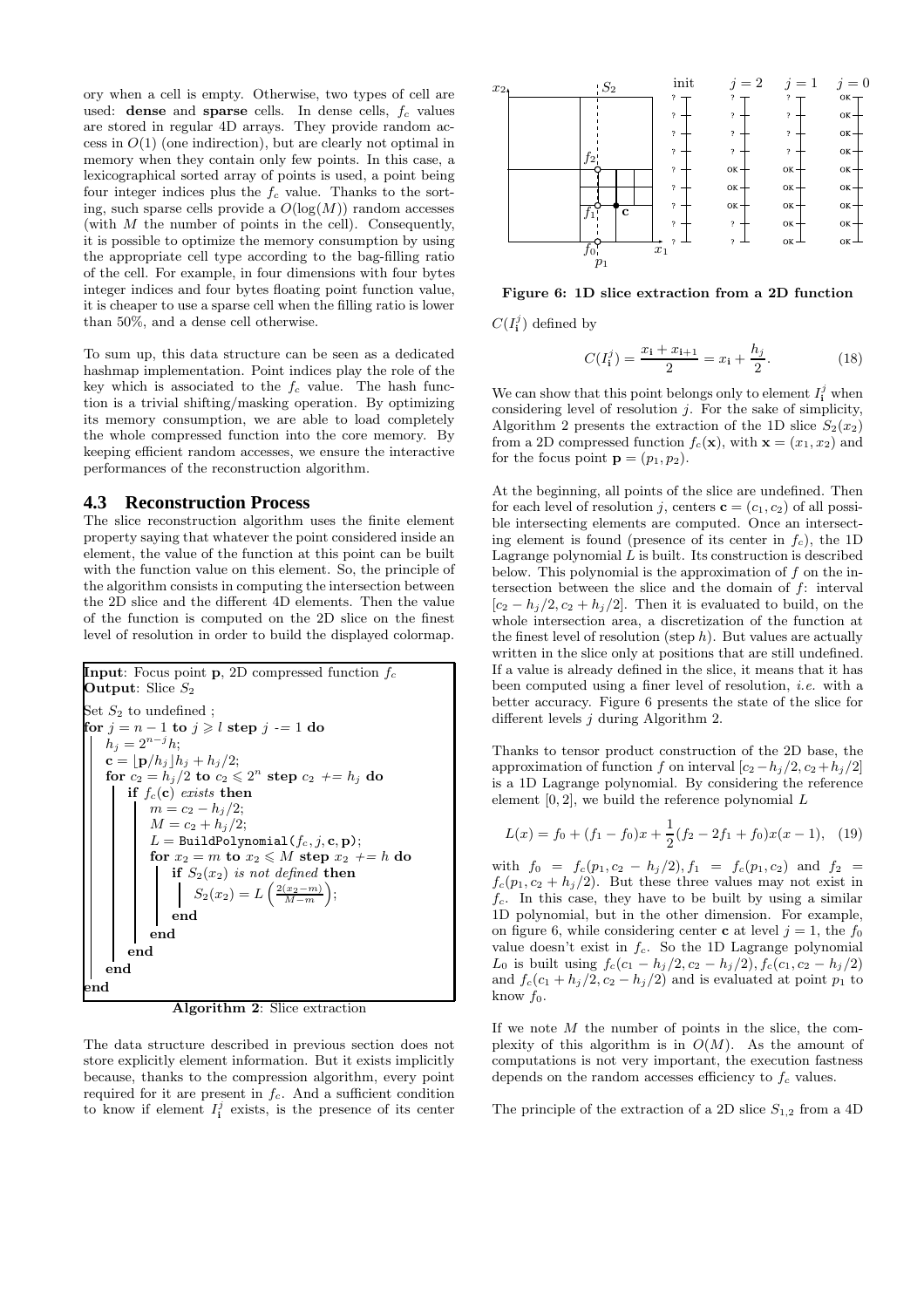compressed function  $f_c(x_1, x_2, x_3, x_4)$  is almost the same. Now the traversal of the possible intersecting elements is a 2D traversal. In the same manner, the traversal which fills the slice with the function value is also a 2D traversal. Finally, the polynomial computation can be performed by several 1D interpolations as in 2D.

#### **5. RESULTS**

We mainly apply our technique to the interactive exploration of plasmas behavior. Plasma can be considered as the fourth state of material, which appears for huge temperature and pressure conditions  $(10^4$ K or more). These conditions are reached in different facilities, like fusion reactors (tokamak) and particle beam accelerators. Plasma is then modelled by a time-varying particle distribution function which lives in phase space, the product of the physical space with the velocities space. A Cartesian frame is used for particle beam and laser-material interaction. The 2D physical space  $(x, y)$ with the 2D velocities space  $(v_x, v_y)$  lead to a 4D distribution function  $f(x, y, v_x, v_y)$ . Numerical methods [5, 8] compute such 4D functions and integrate our compression scheme. Figure 4 (resp. 9) presents the visual result and figure 7 (resp. 8) presents the performances of our method for a particle beam (resp. plasma) simulation.







The different tests are performed within a single thread on an Intel Pentium D (3.4 GHz, 2 MB cache). The evaluation of the visualization performances is carried out with a  $256<sup>4</sup>$ grid, which represents 32GB array of double precision float. Three data structures that use different types of cells (cf Section 4.2) are compared. The "dense" test uses only dense cells, the "sparse" test, only sparse cells and the "mixed" test contains both types in order to optimize the memory consumption. Even with a good data size reduction, the required memory for plasma data is too large, this is the reason why we studied performances only for sparse and mixed data structure and only until threshold  $\varepsilon = 10^{-4}$ .

Figure  $7(a)$  and  $8(a)$  show the execution time of the visualization loop (focus point modification - slice computation -



Figure 9: 4D function from plasma simulation. From top to bottom and from left to right are presented the  $(x, y), (x, v_x), (y, v_y)$  and  $(v_x, v_y)$  slices

rendering) according to the compression threshold  $\varepsilon$ . As the displayed slices are always the same size, the rendering time is always the same ( $\simeq 25ms$ ). The interactive frame rate of 10 fps is reached whatever the threshold and the type of cell. The increase of the execution time for low thresholds on Figure 8(a) comes from the large number of elements in the sparse data structure and its size leading to poor cache reuse. Figure 7(b) and 8(b) show the amount of memory required to load the entire compressed function into the core memory according to the compression threshold  $\varepsilon$ . As we expect, the mixed data structure presents the lowest memory consumption.

To sum up, according to a reasonable compression threshold  $\varepsilon = 10^{-3}$ , this compression scheme enables to reduce the data size by two orders of magnitude. And the sparse data structure provides random accesses efficient enough to make the reconstruction process interactive, giving to the user the illusion of the 4D exploration. So we can visualize 4D functions hundred times bigger with the same computer or visualize the same function on a computer hundred times smaller.

This technique has been recently implemented in the 5D non-linear GYrokinetic SEmi-LAgrangian code (GYSELA). This code is developed at CEA Cadarache to perform simulations of ion turbulence in tokamak plasmas. Understanding turbulent transport in magnetized plasma is a subject of outmost importance for comprehending and optimizing experiments in the present fusion devices and also for designing future reactors. The development of such a 5D code (3D in real toroidal space  $(r, \theta, \varphi)$  and 2D in velocity space (the parallel velocity  $v_{\parallel}$  + the magnetic momentum  $\mu$ ) is extremely challenging not only in terms of CPU time consumption and available memory size but also in terms of visualization. Indeed, one actual typical 5D distribution function needs 64 GB memory. Until now, only few 2D slices of this distribution function were exploited, typically poloidal cross-sections  $S_{r,\theta}$  for two or three focus points. Now, this tool provides an interactive access to all possible slices without damaging